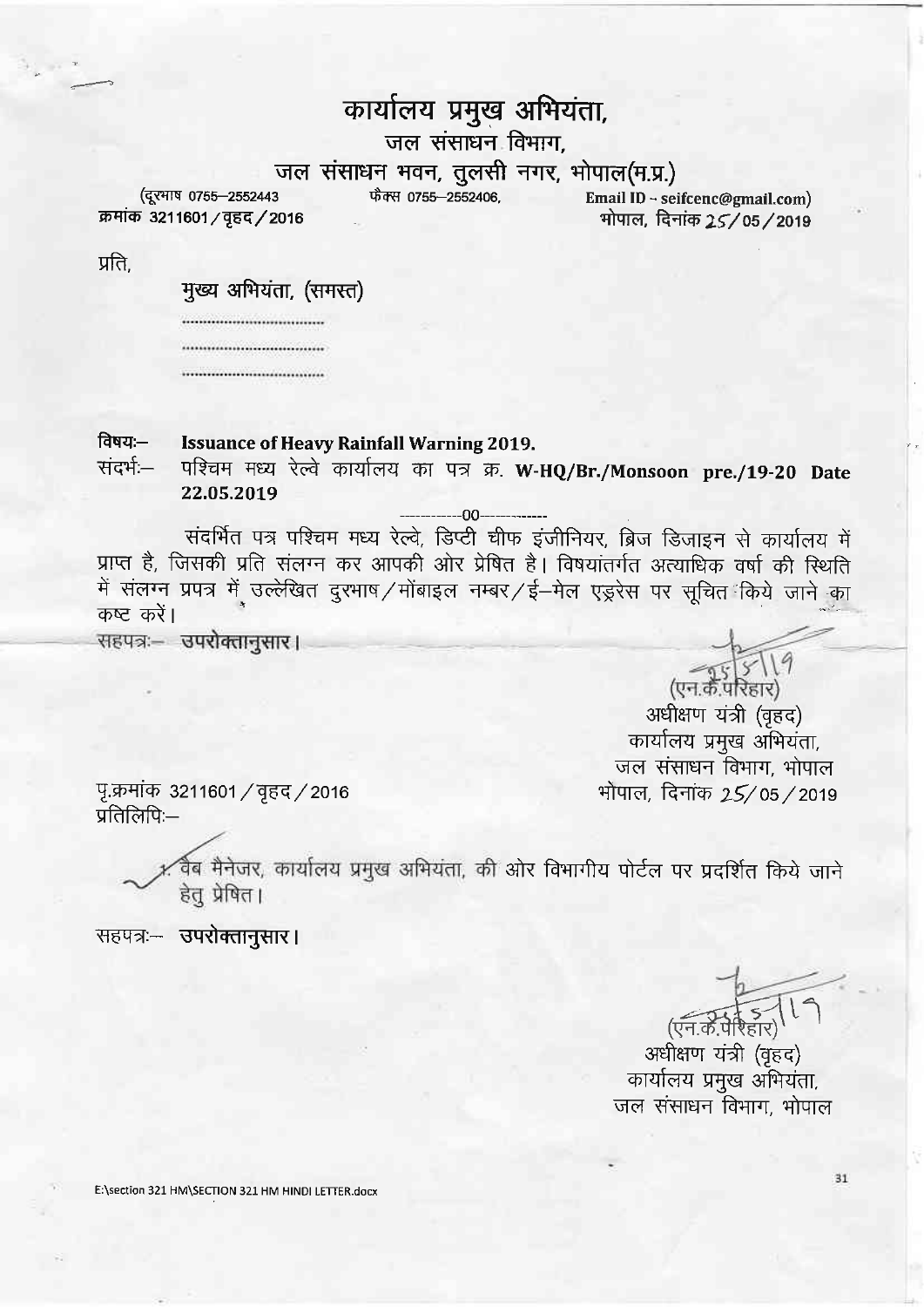By Regd. AD & By E-mail.

| Sudhir Parihar<br>Dy Chief Engineer<br><b>Bridge Design</b> | WEST CENTRAL RAILWAY | General Managers / Hirt Day<br>Offrey<br>Eng Seering Branch<br>Jaba 25th, 482 068<br>BSNL: 0761-2677720<br>Mobile: 9752415255<br>Fax<br>$:0761-$<br>2677720 |  |
|-------------------------------------------------------------|----------------------|-------------------------------------------------------------------------------------------------------------------------------------------------------------|--|
| No. W-HQ/Br./Monsoon pre./19-20.                            |                      | Date: 22 05 2010                                                                                                                                            |  |

Engineer In Chief Water Resources Department, Jal Sansadhan Bhawan, Tulsi Nagar **Bhopal 462003** 

 $-11$ 

Sub:- Issuance of Heavy Rainfall Warning 2019.

In connection with the above subject, you are requested to kindly issue heavy rainfall warning message and more sever condition message than heavy rainfall on following E-mail addresses and SMS message may also be given on following mobile numbers. Areas for which warning message is to be sent:-For Complete Madhya Pradesh

| Sn.     | <b>Departments</b>                         | HQ.<br><b>/Division</b> |                     | Telephone                | E-mail address          |  |
|---------|--------------------------------------------|-------------------------|---------------------|--------------------------|-------------------------|--|
|         |                                            |                         | P&T                 | Moblie                   |                         |  |
|         | Opearting                                  |                         |                     |                          |                         |  |
| HQ<br>1 | Chief Controller HQ                        | Jabalpur<br>HQ          | 0761-<br>2677070    | 9752415966               | wcrjbp@gmail.com        |  |
|         | Emergency)                                 | Jabalpur<br>HQ          | $0761 -$<br>2677071 | 9752415906               | wcrjbp@gmail.com        |  |
|         | <b>Chief Controller Divisions</b>          | BPL Div.                | 0755-<br>2470022    | 9752416906               | chcbpl@gmail.com        |  |
|         |                                            | KTT Div.                | 0744-<br>2467135    | 9001017940               | srdomkota2014@gmail.com |  |
|         |                                            | JBP Div.                | $0761 -$<br>2627382 | 9752418928               | srdomjbp.railnet.gov.in |  |
|         | On Duty Dy. Controller<br><b>Divisions</b> | JBP Div.                | 0761-<br>2678953    | 9752418922               | srdomjbp.railnet.gov.in |  |
|         |                                            | BPL Div.                | $0755 -$<br>2470021 | 9752416906               | chcbpl@gmail.com        |  |
|         |                                            | Kota div.               | $0744 -$<br>2467136 | 9001017917<br>9001017916 | srdomkota2014@gmail.com |  |
| 32)     | Wave Montgots                              | M.M.)                   |                     | S.E. (A)<br>C.P.O.       |                         |  |
|         | Encomispondance 19-20 may-19 do            |                         |                     | E. (V)                   | 2.3 MAY 2019 23.05-19   |  |
|         |                                            | (Maror)                 |                     | E.E. (B)                 |                         |  |
|         |                                            | 3.E.(W)                 | Sr.P.A.             | S.A. (EDP                |                         |  |
|         |                                            |                         |                     | E-PN.C.                  |                         |  |